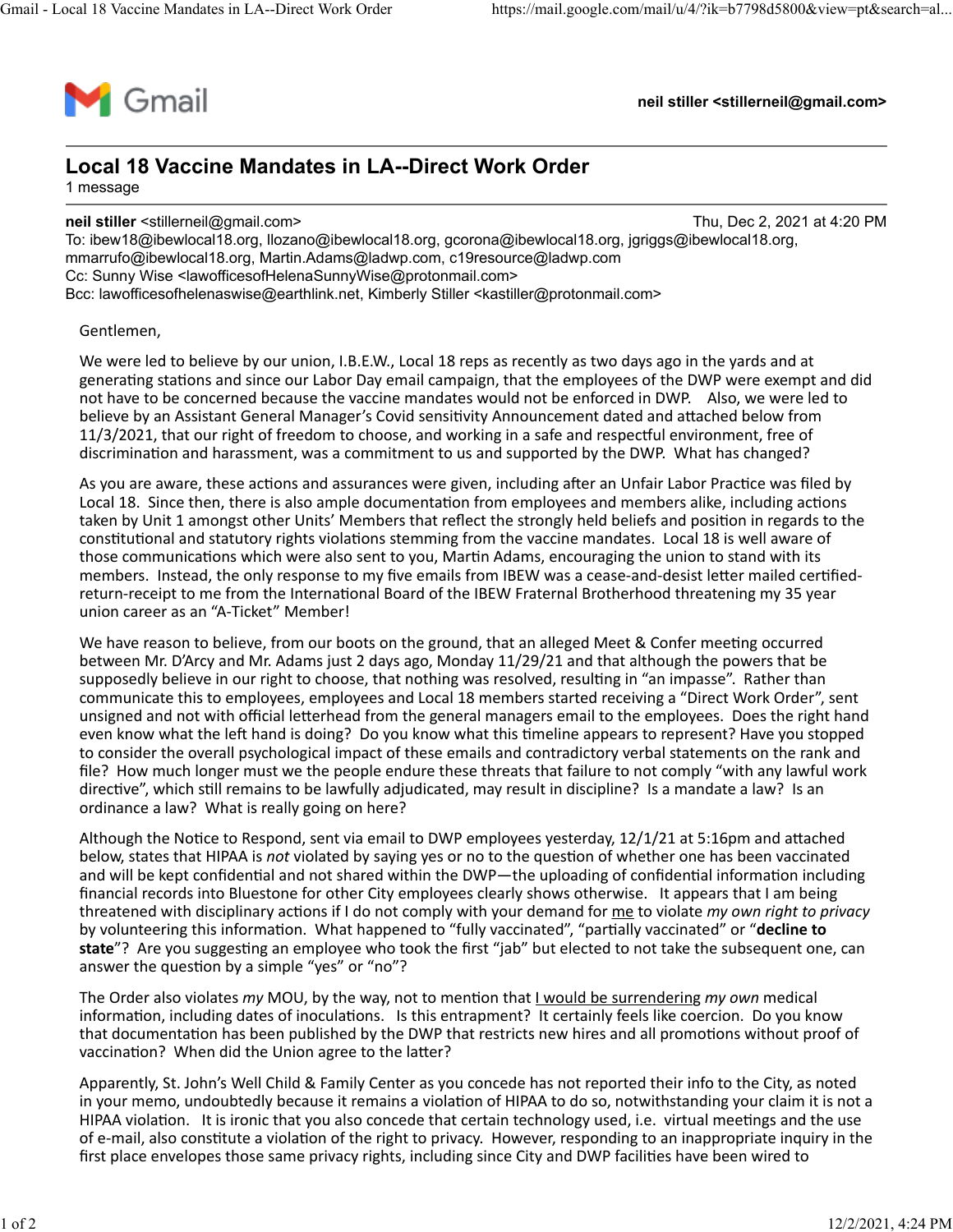essentially capture everything that happens.

We will continue to stand up to this unconstitutional medical tyranny. We intend to not back down nor will we be threatened for standing up for our Rights. We are united and will continue to Choose Freedom Over Fear--even under threat of being fired. We trust each of you understands the gravity of this situation which continues to escalate with every single hour! Freedom to Choose USA now has more than 3,600 Plaintiffs, your members and employees. We have been determined to wait, watch and see for the last ninety days in order to observe what you have chosen to do or not do. It is very clear that the timing is right to take this fight to the next step and file in the courts.

We request that you adhere to the promises previously made or postpone your deadline to report until after a court can consider all of these matters.

Respectfully Yours,

Neil Stiller

DWP# 246560

35 year A Ticket Member #D792262

IBEW LOCAL 18/LOCAL 11

#### **2 attachments**

**11\_03\_2021\_DWP\_Water\_Collins\_Covid Sensitivity Reminder.pdf** 351K

**12\_01\_2021\_DWP\_DirectWorkOrder\_Email.pdf**  $B_{92K}$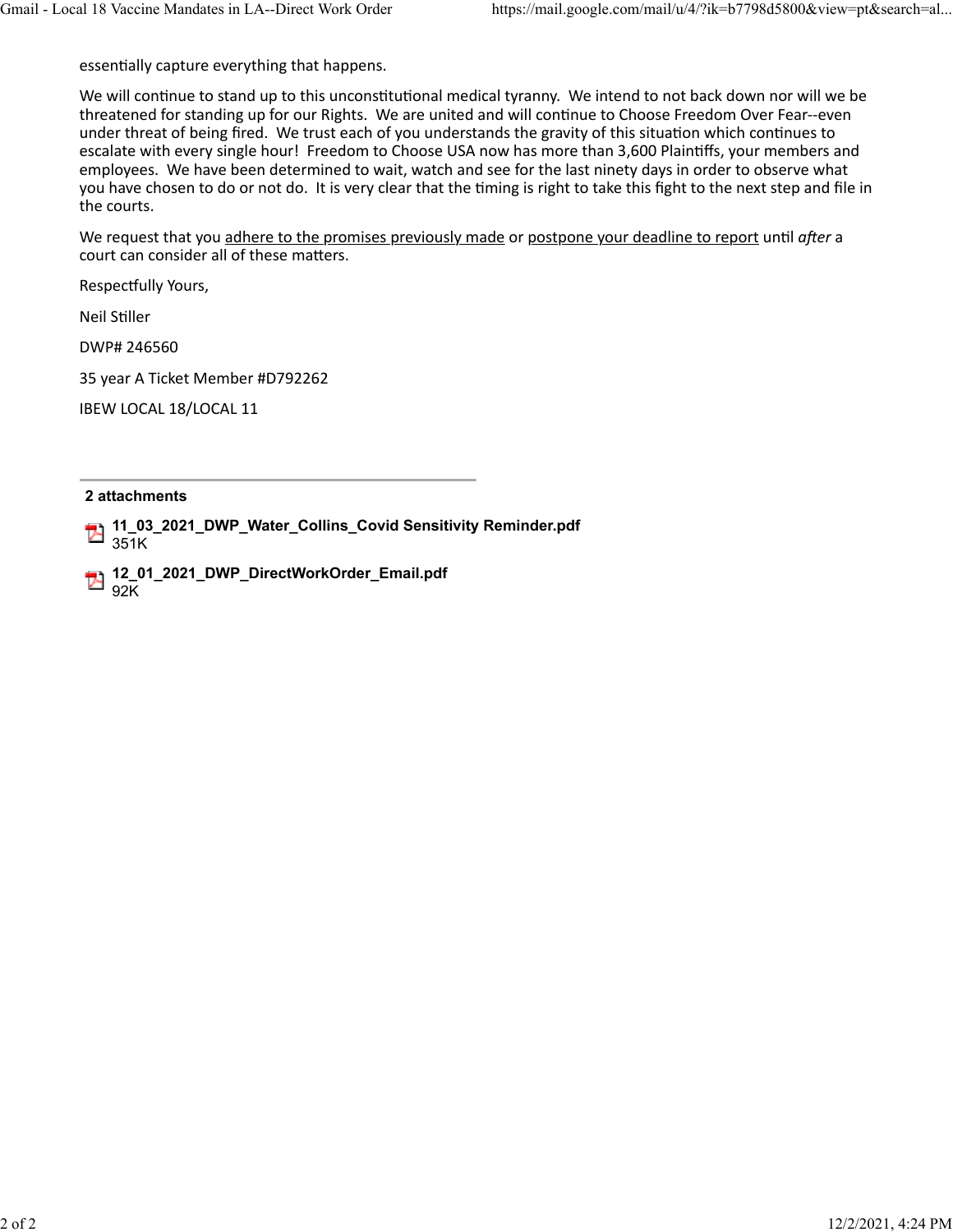# **Fwd: Local 18 Vaccine Mandates in CA**

From: Neil Stiller <stillerneil@gmail.com>

To: Kimberly Stiller <kastiller@protonmail.com>

Date: Friday, November 5th, 2021 at 10:57 AM

Sent from my iPhone

Begin forwarded message:

**From:** stillerneil@gmail.com

**Date:** November 4, 2021 at 7:11:26 PM MST **To:** ibew18@ibewlocal18.org, llozano@ibewlocal18.org, gcorona@ibewlocal18.org, jgriggs@ibewlocal18.org, mmarrufo@ibewlocal18.org, Martin.Adams@ladwp.com **Cc:** Sunny Wise <lawofficesofHelenaSunnyWise@protonmail.com> **Subject: Re: Local 18 Vaccine Mandates in CA**

Dear Gentlemen,

Please See Attached an Announcement dated 11-3-2021 signed by Mr. Collins, the Senior Assistant General Manager of the LADWP Water System. I'm pleased to read that this response, to our relentless efforts to advocate for our Freedom to Choose (F2C) Movement, is being reinforced by some in the DWP. Imagine the impact on all DWP Employees if this announcement was actually published to all of us!

I will remind everyone that over 3,200 F2C Members, who are incidentally Plaintiffs and very soon to be named in our lawsuit, have been repeatedly emailing this since our first Labor Day Weekend Email Campaign, and that it is exactly what we've been saying over and over, however, it still seems like nobody has been listening to us! Instead, the upper management of the DWP have been harassing and threatening and bullying individuals with continued emails, face to face confrontations and calls to their personal cell phones. Of course, you already know this, as we continue to email you asking for your help to stop these civil rights violations, labor law violations, medical and privacy rights violations and CA Constitution law violations not to mention the US Constitution.

I've also attached a wonderful document, Notice of Deprivation of Rights, which we continue to serve out to everyone who continues to bulldoze our Rights including all City/County Government officials. I hope this is not the first time you've seen this very informative notice I'm now officially publishing to all of you.

We hope you are able to appreciate our efforts to continue to ask you all to absolutely stop this, not just for IBEW Union Members or for your DWP Employees but for Every Single Californian including our Children who are also being impacted by these Unlawful Mandates!

We need all of your help to stop this insane overreaching government! Please stand with us in solidarity with every parent, child, law enforcement officers, first responders, civil and public servants, medical personnel, private and public sector employees in California!!! We will not allow the City to Divide us with any type of special treatment because we are a proprietary department as the DWP.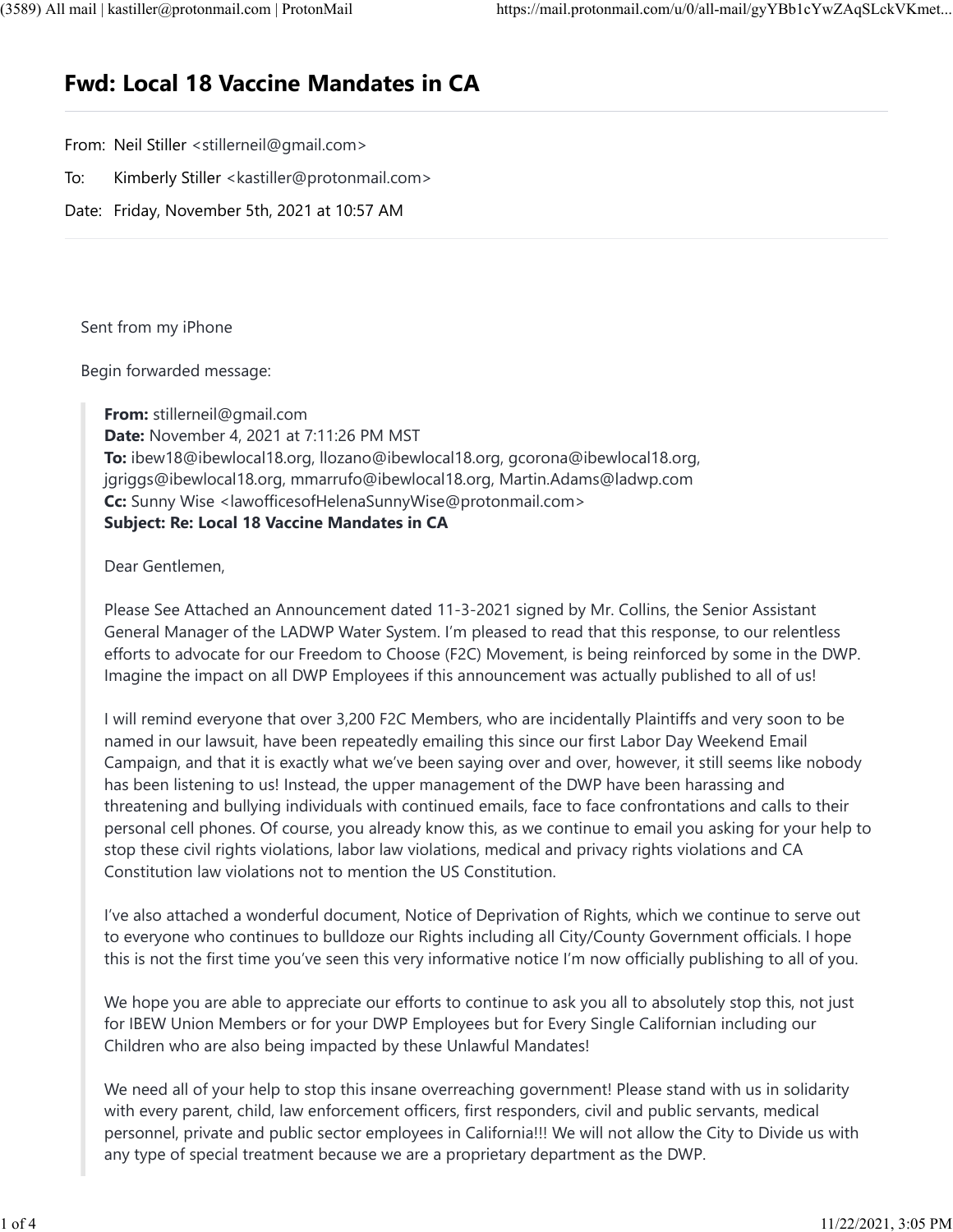Help us use our power and influence in the great State of California to STOP this Medical Tyranny and Medical Apartheid! I'm certain that you are aware of exactly how many linemen are submitting their intentions in writing to leave the state of California in December over all of this! This is not my fault!!!

All I've done for 60 days is begged you to join us and stop this—NOT extend the enforcement deadlines with threats of termination by 12/18/21! The Local 18 Reps continue to spread disinformation in the yards—IBEW will not be named in this lawsuit. Have you considered how our Freedom to Choose Movement has grown in 60 days because you are telling everyone the lies that either F2C is suing Local 18 or slandering me? Thank you for helping us to drive up our numbers—excellent advertising! I never thought I'd be a Constitutional & Civil Rights Activist! Thanks for the promotion!

As of the date of this email, I've neither received a response to any of my emails nor a single phone call. Please know, we are watching and waiting with great interest to see what you do next. We remain ever determined and hopeful!

We Choose Freedom over Fear of being Fired! United We Stand!

Respectfully Yours,

Neil Stiller Cell/Text: 818-335-8966

Sent from my iPhone

On Oct 16, 2021, at 5:12 PM, stillerneil@gmail.com wrote:

Mr. D'Arcy,

You had your Local 18 representatives, instead of yourself, meet with DWP employees to attempt to convince us that DWP was excluded from these mandates.

Further, what action has been taken by the union to protect we, the membership from the insane amount of harassment and coercion tactics leveraged by the DWP in forcing us to comply and submit to violating our own civil rights? Do you care about the hostile working environment we are being subjected to daily? Have you considered the emotional and mental stress we the membership are being forced to endure on a daily basis as the 10/20/2021 deadline approaches to report our vaccinated status, which is a violation of our privacy rights for an employer to even request?

... Now on the cusp of our filing you admit to agreeing to Vaccination or the alternative PCR Testing. Were you intending to mislead your membership?

Obviously, the vast number of emailed messages to Local 18 received from your members fell on deaf ears. I can assure you that threats of violence for challenging your authority is activity also prohibited in California under the Bane Act and the Ralph Civil Rights Act.

We will not tolerate threats of violence and cannot believe you never once reached out to hear what your membership had to say.

Extremely Disappointed,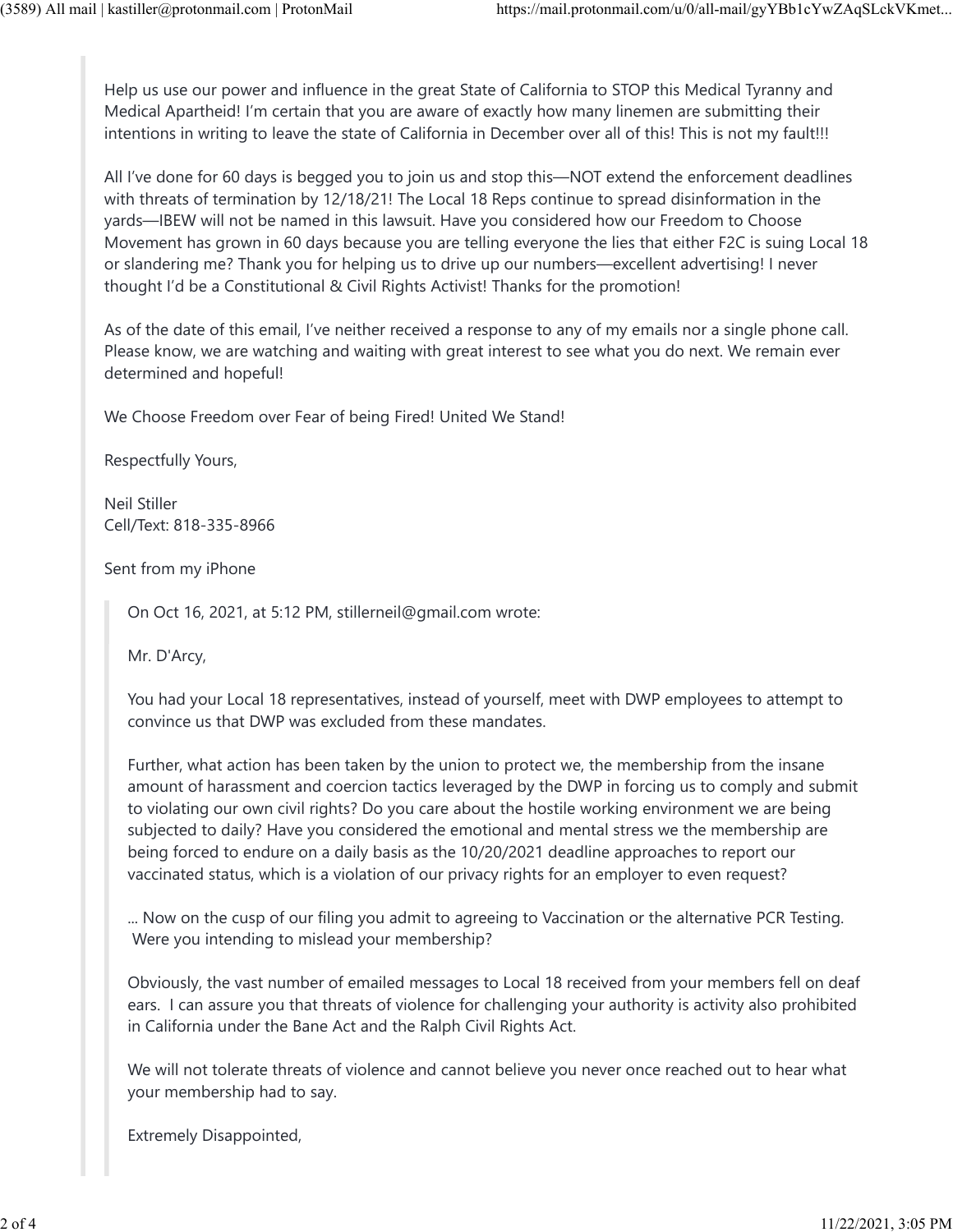Neil Stiller

cc: F2C Membership

Sent from my iPhone

On Oct 6, 2021, at 2:39 PM, stillerneil@gmail.com wrote:

Greetings Gentlemen!

I want to invite my Local 18 Union to please stand with us. Please join us, your Membership! I am able to openly state that I love the IBEW UNION. I am highly blessed because of my 35 year membership! Sunny Wise, Esq., has no desire to break up our union! She has every desire to help you see the wisdom in supporting and rightly representing your Membership. We are asking you to please get on the right side of this battle against this absolutely unconstitutional medical tyranny!

We do not want our union to be taken over by a trusteeship. We do not want a "Right to Work" state in California. We do want to maintain right standing with our union. We want the international union to understand that we are not accepting of their position on these Covid-19 Vaccine Mandates. See the attached, please.

We want BOTH Local 11 and Local 18 to stand in Agreement against the DWP, the City/County and State in this fight. Please!

We are filing our injunction next week. We —I need to hear from somebody, anybody, or call Sunny if you'd like. She is reaching out to every single union in town who has a Member in our Freedom To Choose Movement extending a reach. Please ask our Local 11 brother, Joel Barton, to verify. We appreciate that the union has stood up for our labor rights being violated! This is encouraging. And we need you to stand up and protect us from the violations against our civil rights, privacy rights and CA Constitutional rights, not to mention all of the openly coercing and harassing your Members by the DWP. We have reached the turning point based on all of the deadlines put in place everywhere we turn.

I am certain, by now, that you are aware of the FreedomToChoose LA, CA, USA Movement my wife and I started less than 30 days ago! Please see our website at: www.FreedomToChooseLA.com , in the event that you need more clarification as to our position on Forced Vaccination under threat of being fired or retaliated upon, etc., which I clearly stated in my first of what is now 3 emails.

Respectfully, Neil Stiller 35 year A Ticket Member IBEW LOCAL 18 LOCAL 11

Sent from my iPhone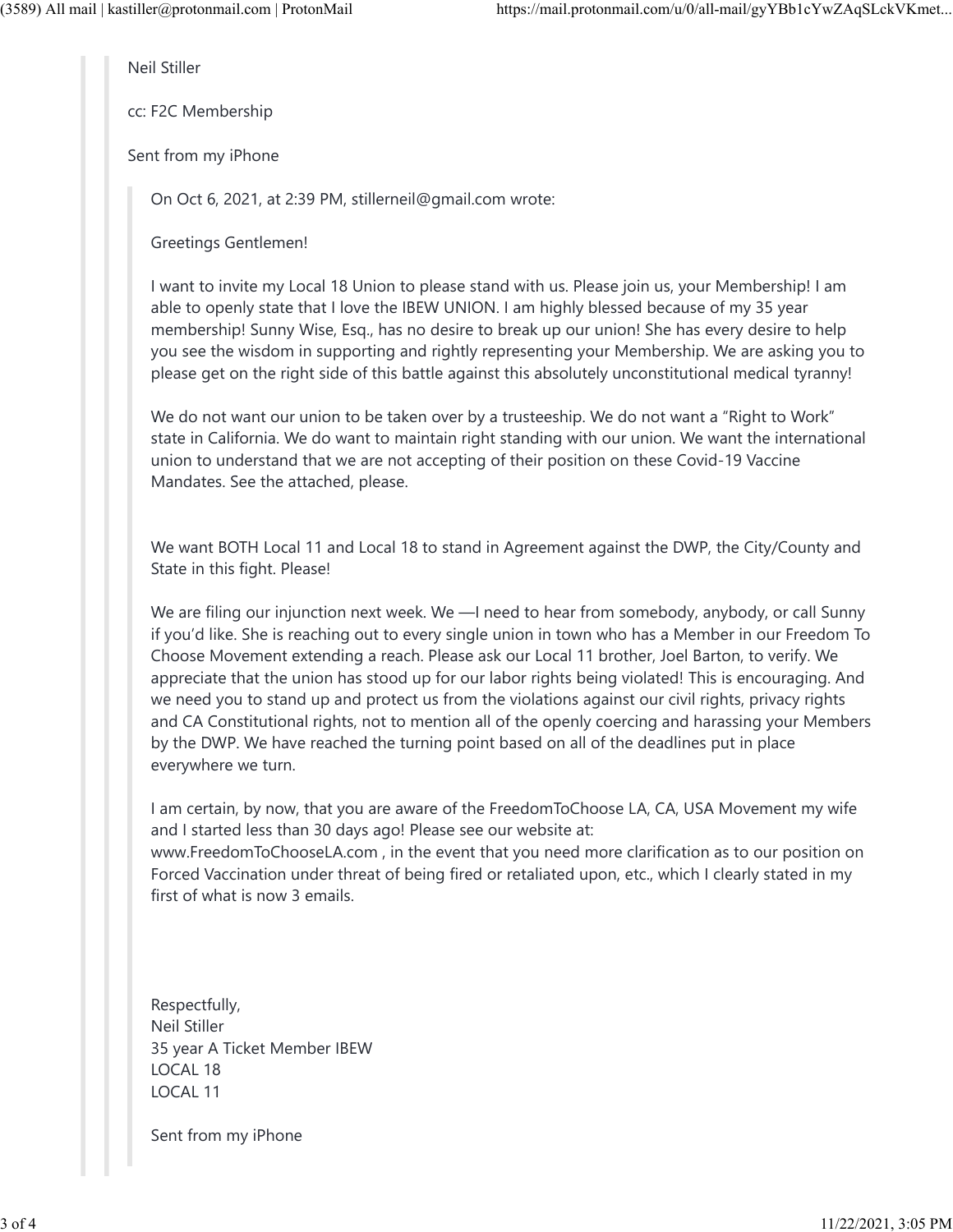On Sep 21, 2021, at 4:40 PM, stillerneil@gmail.com wrote:

Dear Mr. D'Arcy,

I am seeking a statement from our IBEW Local 18 Union in regards to your support of Members as it relates to these violations of our rights by the City of Los Angeles, County of Los Angeles and the State of California officials. I have already emailed our local 18 representatives which has resulted in very little correspondence.

I assure you that we, the Members, welcome your Support of our Constitutional Rights of freedom to choose as it relates to any forced covid-19 status reporting, mandatory vaccines, testing, masking, and exemptions.

Please publish to the Membership as soon as possible.

Respectfully, Neil Stiller 35 year A Ticket Member IBEW LOCAL 18 LOCAL 11

Sent from my iPhone

### **2.11 MB**  $\oslash$  3 files attached

11\_03\_2021\_DWP\_WaterSystem\_SAGM(1.98 MB) | | W Notice of Conspiracy of Deprivation of (21.62 KB)

**image0.jpeg** (115.27 KB)